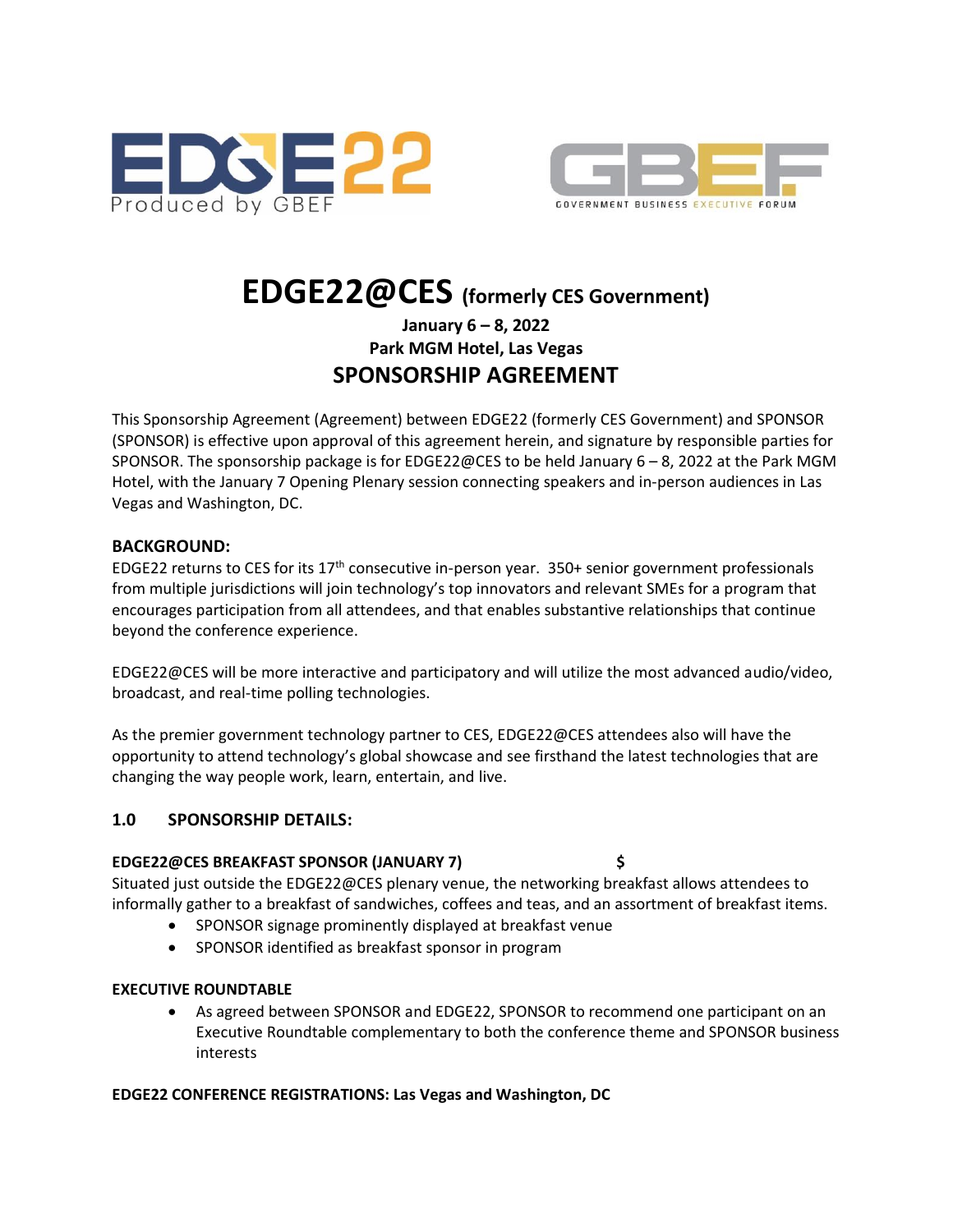EDGE22 attendance primarily is by invitation. SPONSOR to receive the following registrations:

• 2 full conference registration at EDGE22@CES in Las Vegas (January 6-8)

#### **DIGITAL AND CONFERENCE VISIBILITY**

• SPONSOR logo to be prominently displayed on conference website, signage, slides, program in both Las Vegas and Washington, DC.

#### **2.0 SPONSOR OBLIGATIONS**

#### **PAYMENT**

For its participation in and sponsorship of EDGE22@CES, SPONSOR agrees to pay the sponsorship price per option selected to Upson Technology Group within 45 days of contract execution.

#### **SPONSOR TRADEMARKS/SPONSOR MATERIALS**

Subject to the terms and conditions of this agreement, SPONSOR grants EDGE22@CES the right to use SPONSOR'S trademarks, trade names, logo designs, and company descriptions as prepared and delivered to EDGE22@CES by SPONSOR, in any medium of advertising, marketing materials, and/or promotional goods distributed solely in conjunction with the event and in accordance with Sponsor's trademark usage guidelines.

#### **MUTUAL COOPERATION**

EDGE22@CES shall make every effort to satisfy the terms of this agreement and exceed sponsor expectations. Should circumstances require changes in the above, EDGE22@CES will work with SPONSOR to ensure the highest SPONSOR value is achieved. SPONSOR agrees to provide timely submission of required information (logo, website materials, artwork and agreed collateral).

#### **3.0 EFFECTIVENESS OF AGREEMENT**

The Agreement shall become binding and effective upon delivery of SPONSOR'S completed and executed Agreement to:

> EDGE22 c/o Upson Technology Group 8000 Towers Crescent Drive, Suite 1350 Vienna, VA 22182

Or by email to Laura Hudson, Vice President, Operations a[t laura.hudson@GBEF.tech.](mailto:laura.hudson@GBEF.tech) SPONSOR will receive a confirmation by email upon acceptance.

#### **4.0 CANCELLATION OR TERMINATION**

If, because of any act outside the control of EDGE22@CES, to include fire, strike, Convention Center/hotel construction, government shutdown, public catastrophe, pandemic, act of terrorism, or Act of God, the Conference is canceled, EDGE22@CES will not be held liable for the execution of this agreement, and SPONSOR will be returned all fees paid minus any costs directly incurred prior to cancellation.

#### **5.0 INDEMNITY**

5.1 EDGE22@CES shall not be responsible for any loss of or damage to property of SPONSOR, its employees, agents, contractors, or for any personal injury to SPONSOR'S officers, directors, employees, agents, contractors, and/or invitees.